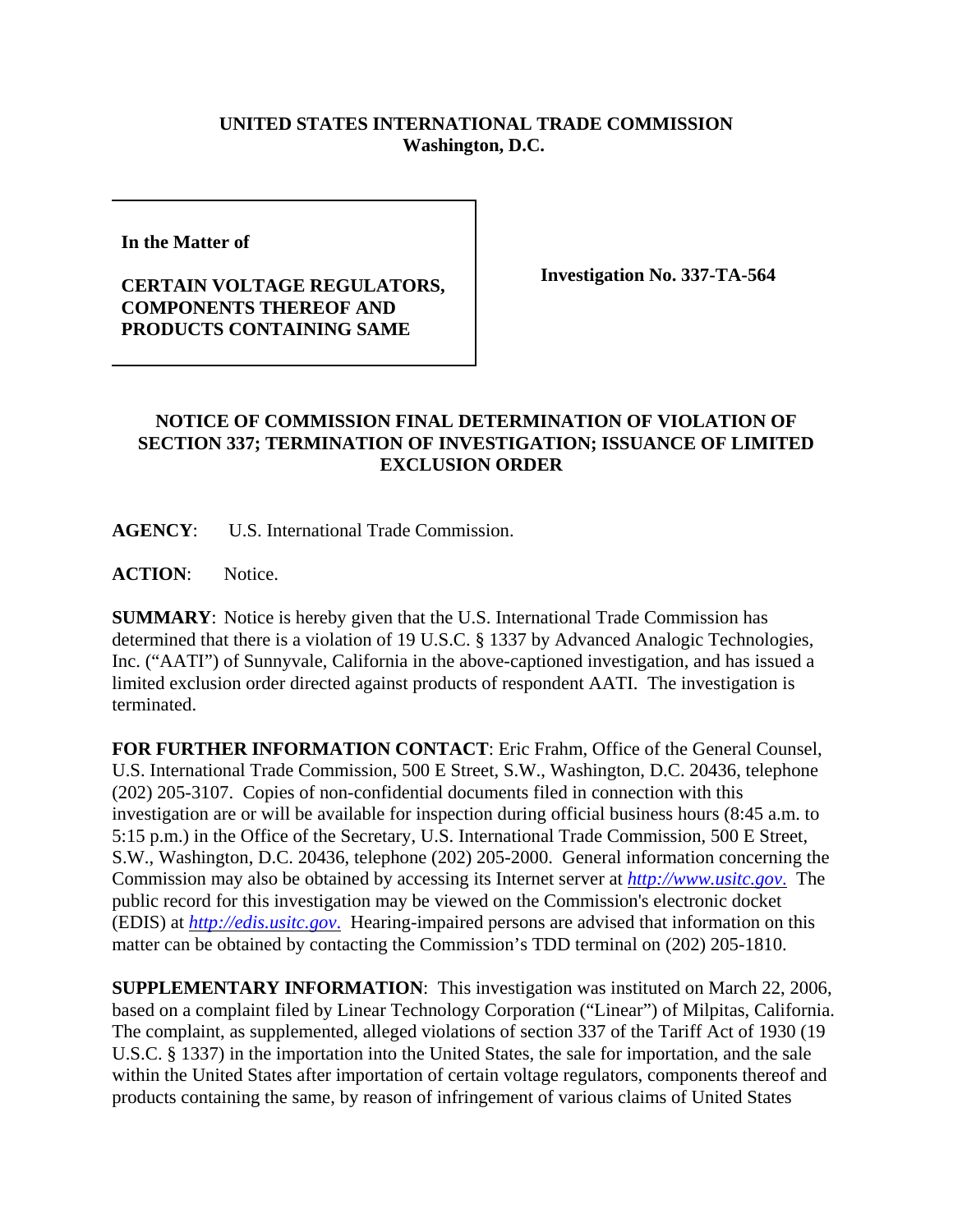Patent No. 6,411,531 ("the '531 patent") and United States Patent No. 6,580,258 ("the '258 patent"). The complaint named AATI as the sole respondent.

On May 22, 2007, the ALJ issued his final ID finding no violation of section 337. Specifically, he found that none of AATI's accused products directly infringe the asserted claims of the '258 patent, and that one accused product directly infringed claims 4 and 26 of the '531 patent. He found that no indirect infringement had occurred in connection with any of the asserted claims of either patent. As to validity, the ALJ determined that claim 35 of the '258 patent and claims 4, 9, and 26 of the '531 patent are invalid due to anticipation, rejecting other arguments of invalidity, unenforceability, and estoppel. The ALJ also determined that a domestic industry exists with regard to the '258 patent; but that there was no domestic industry with regard to the '531 patent, because of a failure to meet the technical prong of the domestic industry requirement. On May 30, 2007, the ALJ issued his Recommended Determination ("RD") on remedy and bonding. Linear, AATI, and the Commission investigative attorney ("IA") filed petitions for review of the ALJ's ID.

On July 6, 2007, the Commission determined to extend the deadline for determining whether to review the subject final ID by fifteen (15) days, *i.e.*, to July 24, 2007. On July 24, 2007, the Commission determined to review the final ID in part. Specifically, the Commission made the following determinations. With respect to the '258 patent, the Commission determined (1) to review the ID concerning the issues of claim construction, infringement, and validity; and (2) not to review the remainder of the ID as to the '258 patent. With respect to the '531 patent, the Commission determined (1) to review the ID concerning the issue of whether asserted claim 9 of the '531 patent is invalid for anticipation by the Kase reference, and upon review to take no position as to that issue, and (2) not to review the remainder of the ID as to the '531 patent.

The Commission requested written submissions from the parties relating to the issues on review, and submissions on the appropriate remedy, whether the statutory public interest factors preclude issuance of that remedy, and the amount of bond to be imposed during the Presidential review period.

Having examined the record of this investigation, including the ALJ's final ID, the Commission has determined to reverse-in-part the subject ID such that: (i) the ALJ's construction of the terms in claims 2, 3, 34, and 35 of the '258 patent are modified; (ii) the ALJ's conclusions on infringement of the '258 patent are reversed-in-part by reversing the ALJ's finding of no literal infringement with respect to the sleep mode claims (asserted claims 2, 3, and 34) only as to representative product AAT1143, and affirming the ALJ's finding of no infringement with respect to the reverse current claim (asserted claim 35); and (iii) the ALJ's findings of validity of claims 2, 3, and 34 and of invalidity of claim 35 of the '258 patent are affirmed. The Commission determined not to reach the issue of indirect infringement. The Commission has determined that the appropriate form of relief is a limited exclusion order prohibiting the unlicensed entry of voltage regulators that infringe one or more of claims 2, 3, and 34 of the '258 patent and that are manufactured by or on behalf of AATI, its affiliated